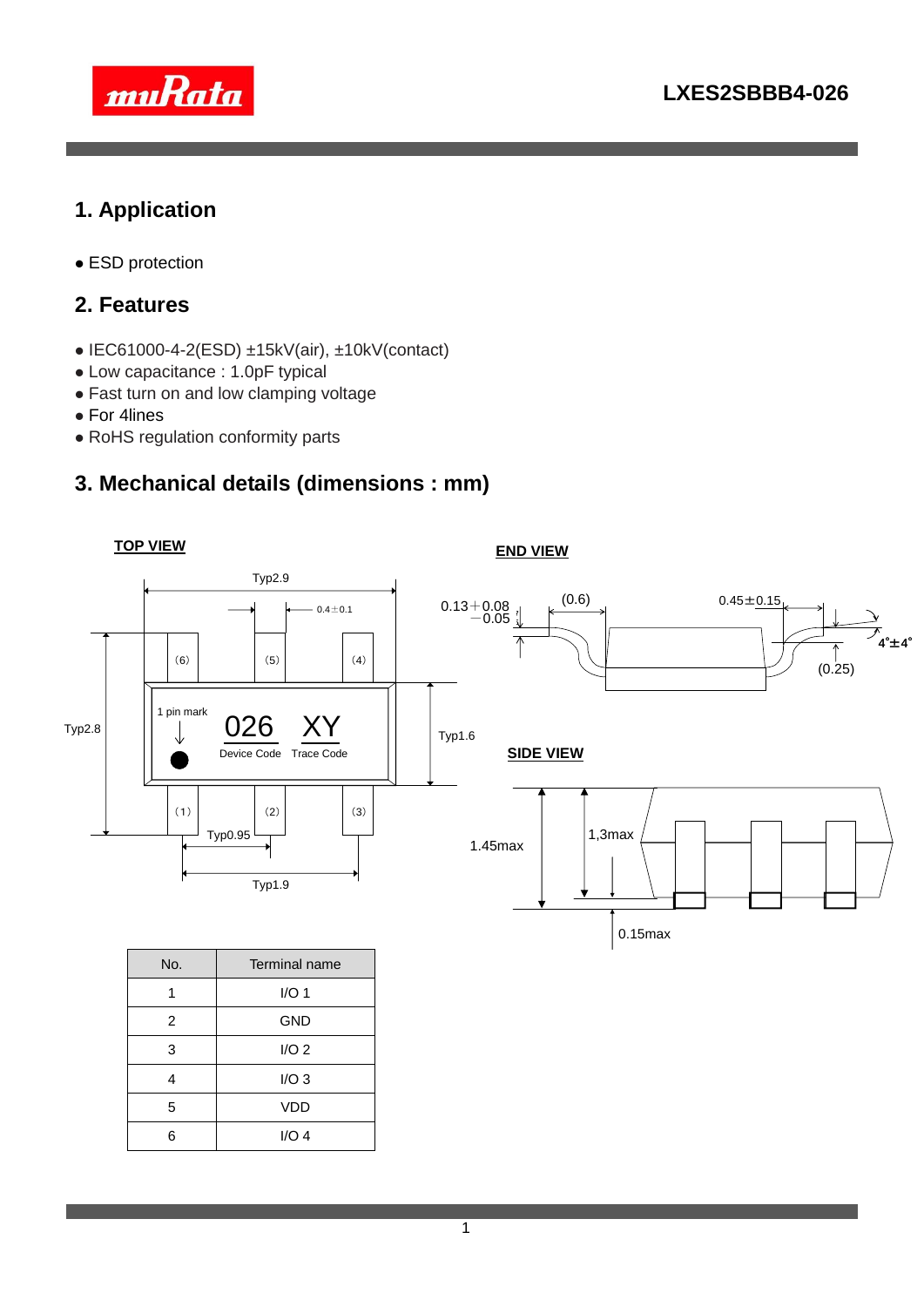



## **4. Schematic**



## **5. Maximum Ratings**

| Rating                            | <b>Symbol</b>                                | <b>Value</b>    | <b>Units</b> |  |
|-----------------------------------|----------------------------------------------|-----------------|--------------|--|
| Operating voltage (VDD-GND)       | $\mathsf{V}_{\mathsf{DC}}$                   | 5.5             |              |  |
| ESD per IEC 61000-4-2 (air)       |                                              | ±15             | kV           |  |
| ESD per IEC 61000-4-2 (contact)   | $\mathsf{V}_{\mathsf{ESD}}$                  | ±10             |              |  |
| <b>Lead Soldering Temperature</b> | $\mathsf{T}_{\mathsf{SOL}}$                  | 260(10sec.)     | $\rm ^{o}C$  |  |
| <b>Operating Temperature</b>      | $-40$ to $+85$<br>$\mathsf{T}_{\mathsf{OP}}$ |                 | °C           |  |
| Storage Temperature               | ${\mathsf T}_{\text{STO}}$                   | $-40$ to $+125$ | $^{\circ}$ C |  |

# **6. Electrical characteristics (T=25 <sup>o</sup>C)**

| <b>Parameter</b>               | <b>Symbol</b>            | <b>Conditions</b>                                                        | Min | <b>Typ</b> | <b>Max</b> | <b>Units</b> |
|--------------------------------|--------------------------|--------------------------------------------------------------------------|-----|------------|------------|--------------|
| Leakage Current<br>$(I/O-GND)$ | $I_{\text{Leak}}$        | $V_{\text{pin5}} = 5V$ , $V_{\text{pin2}} = 0V$ , $V_{\text{CH}} = 0.5V$ |     |            |            | μA           |
| <b>Breakdown Voltage</b>       | $\mathsf{V}_\mathsf{BV}$ | $I_{\rm BV} = 1 \text{mA}$                                               | 6   |            | 9          |              |
| Capacitance<br>$(I/O-GND)$     | $C_{\text{IN}}$          | $V_{pin5} = 5V$ , $V_{pin2} = 0V$ , $V_{in} = 2.5V$ ,<br>$f=1$ MHz       |     | 1.0        |            | рF           |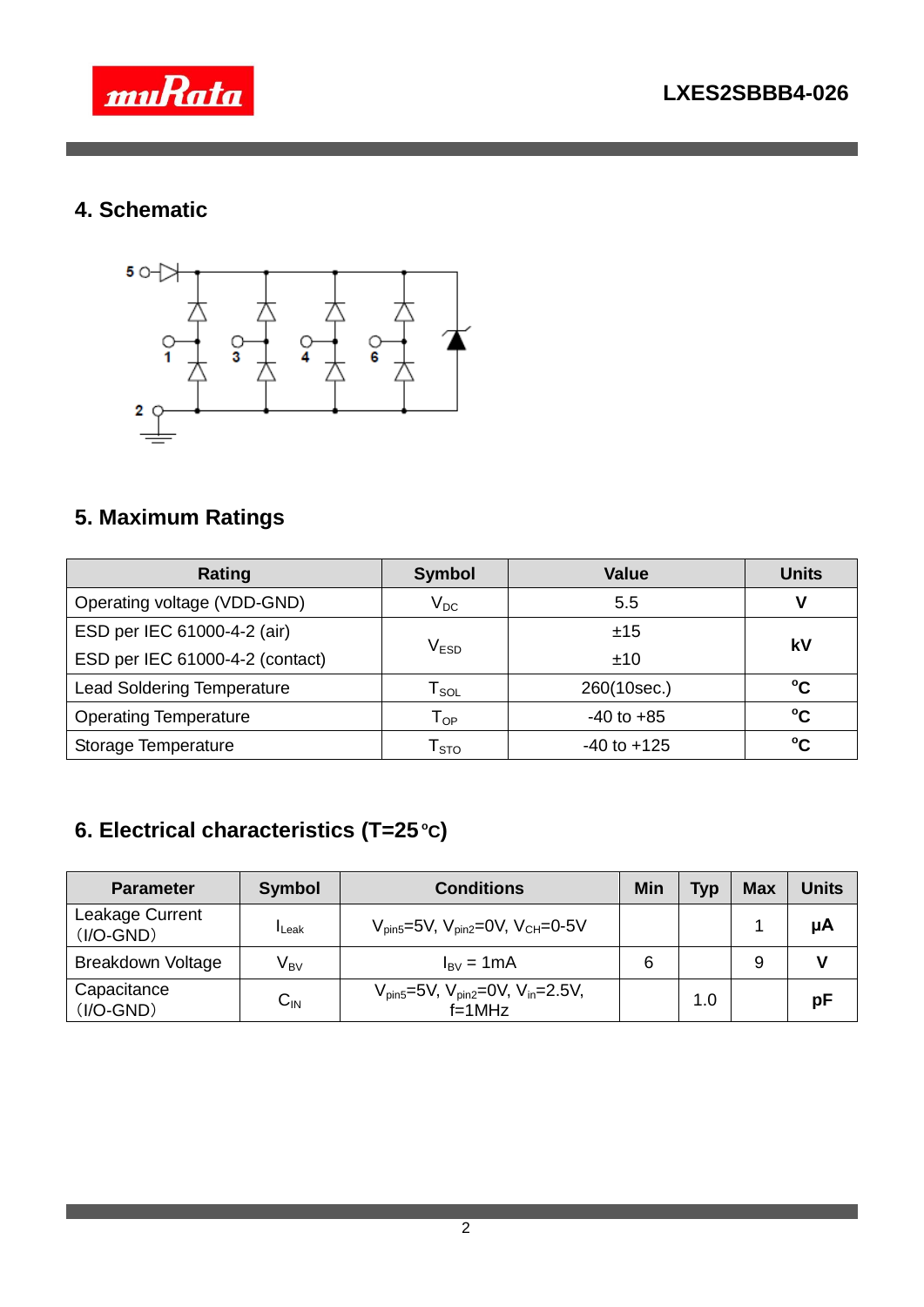

## **7. Typical Characteristic**



ESD Waveform(IEC61000-4-2:8kV Contact) Voltage – Capacitance Characteristic

## **8. Soldering Footprint (dimensions : mm)**



Notes: this land layout is for reference purpose only.